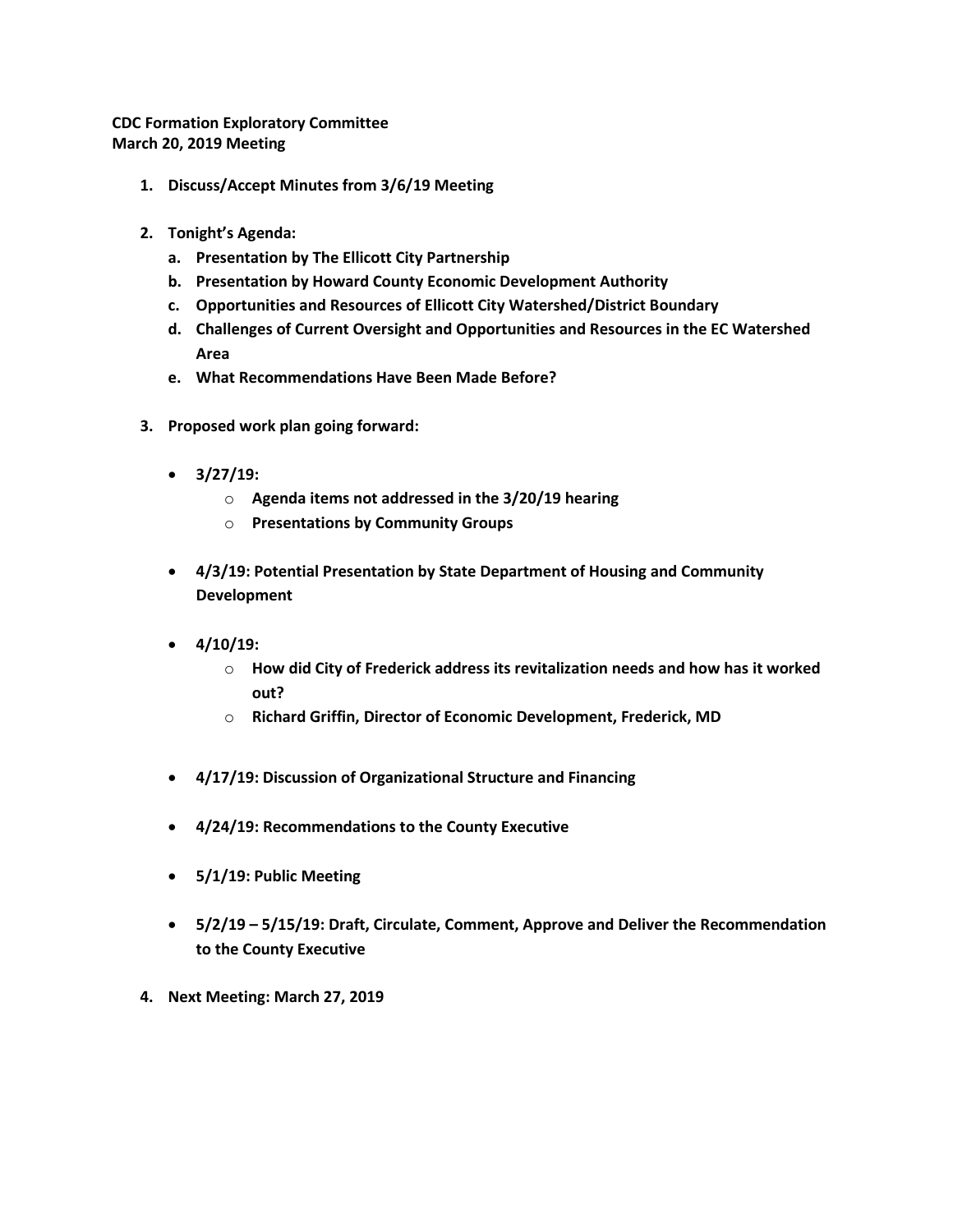## **Opportunities and Resources of Ellicott City Watershed Area / District Boundary**

*The challenge faced by our business district extends well beyond downtown and needs to include the Tiber, Hudson and New Cut water shed as well as the watersheds in the Baltimore County area abutting the Patapsco River and Frederick Road.*

- The Watershed forms a natural boundary delineator for the district.
- The Watershed is a strong real-estate location with easy access to the Baltimore Washington region via the I-95 corridor, Rt. 29, Rt. 100 and the Baltimore Washington Parkway.
- There are multiple, large private and public properties in the watershed including Wilkins Rodgers Flour Mill, Court House property, County parking lots and other assets that should contribute toward the revitalization of downtown.
- The District has strong regional brand recognition.
- This is an historically intact urban town with a dramatic geographic setting, providing visitors and residents with a memorable pedestrian scaled "sense of place".
- New Cut Road could become Ellicott City's "Rock Creek Park".
- Old Ellicott City is also about jobs, revenue and a robust tax base.
- In 2027, the railroad will celebrate its 200-year anniversary, a milestone this process should embraced.
- An active arts community.
- Patapsco and its tributaries are waterway attractions that need to be better integrated.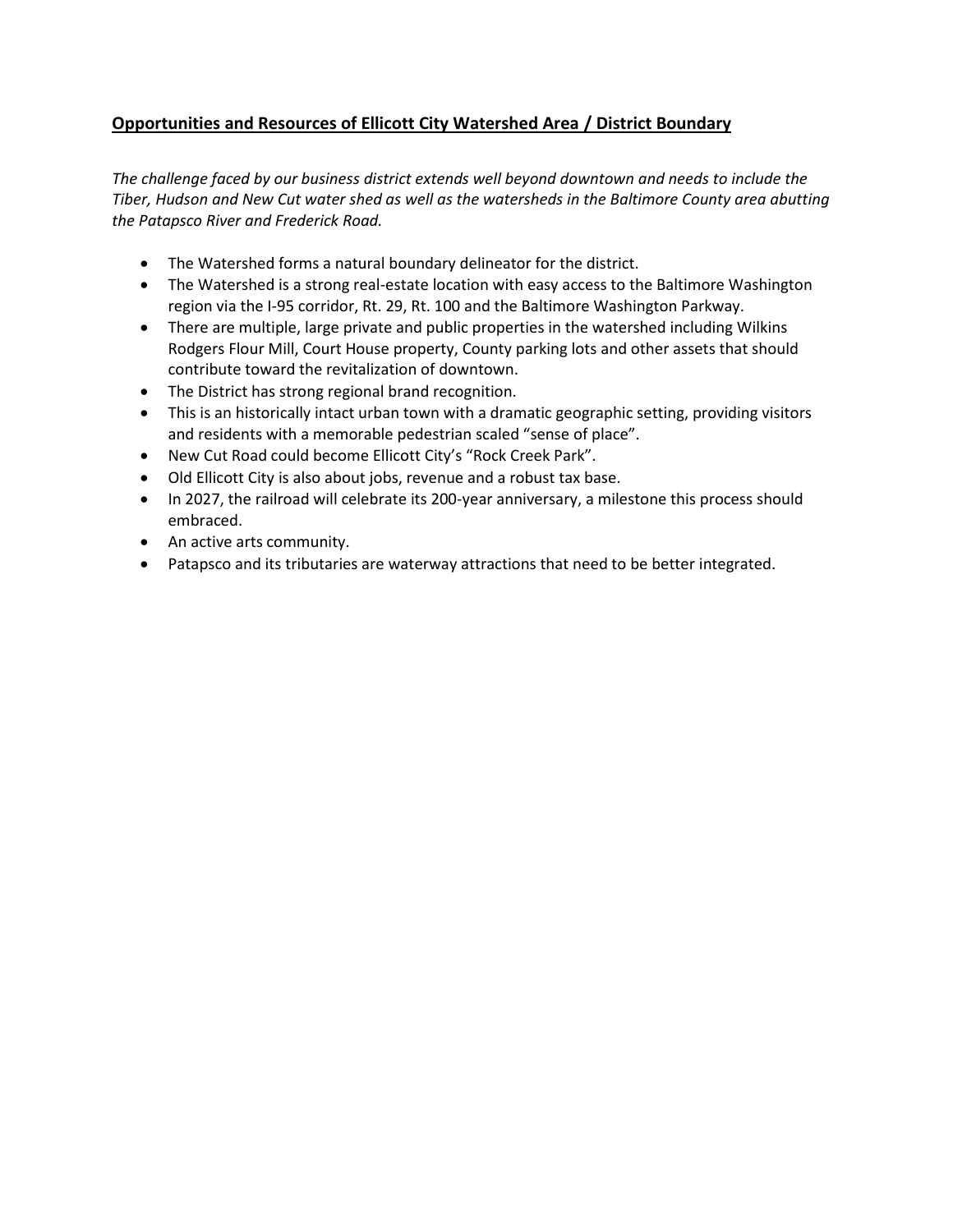## **Challenges of Current Oversight of Ellicott City Watershed**

*95% of all Howard County, including Columbia, has been developed on a suburban development model. Howard County Agencies and policy makers understandably are most experienced in planning for and meeting the needs of single use, low density, suburban real-estate communities. The Ellicott City watershed defies these conventions.*

*Ellicott City is atypical within Howard County; policy makers, departments and staff do not have the experience and are not equipped to oversee the complex regeneration and management of historic Ellicott City.*

*Local property owners and developer / builders lack the patience, experience and financial resources to address Ellicott City's unique urban, historic, and physical challenges.*

*Downtown Ellicott City is an urban, pre-building code, mixed-use, historic community, experiencing challenges that threaten its survival. Sustainable regeneration requires focused stewardship coupled with robust planning, place making and implementation skills predicated on financially viable strategies in close coordination with State, County, business and community organizations.*

The District needs:

- A new multi-disciplinary, comprehensive approach, what we are trying to address is too challenging for existing resources,
- An organization that puts its full and undivided attention on the watershed district, not on other responsibilities,
- An experienced staff that is consultative, pro-active, embraces this challenge, promotes technology, champions infrastructure solutions, coordinates County Agencies, neighborhood and business organizations, resolves disputes and brings proven examples from elsewhere here,
- A business plan that is responsive, multi-disciplinary, comprehensive, cooperative, long-term and fiscally sound, and
- An organization that anticipates challenges and is adept at addressing them.
- A champion who can successfully rally and sustain the community's focus and hit the ground running.